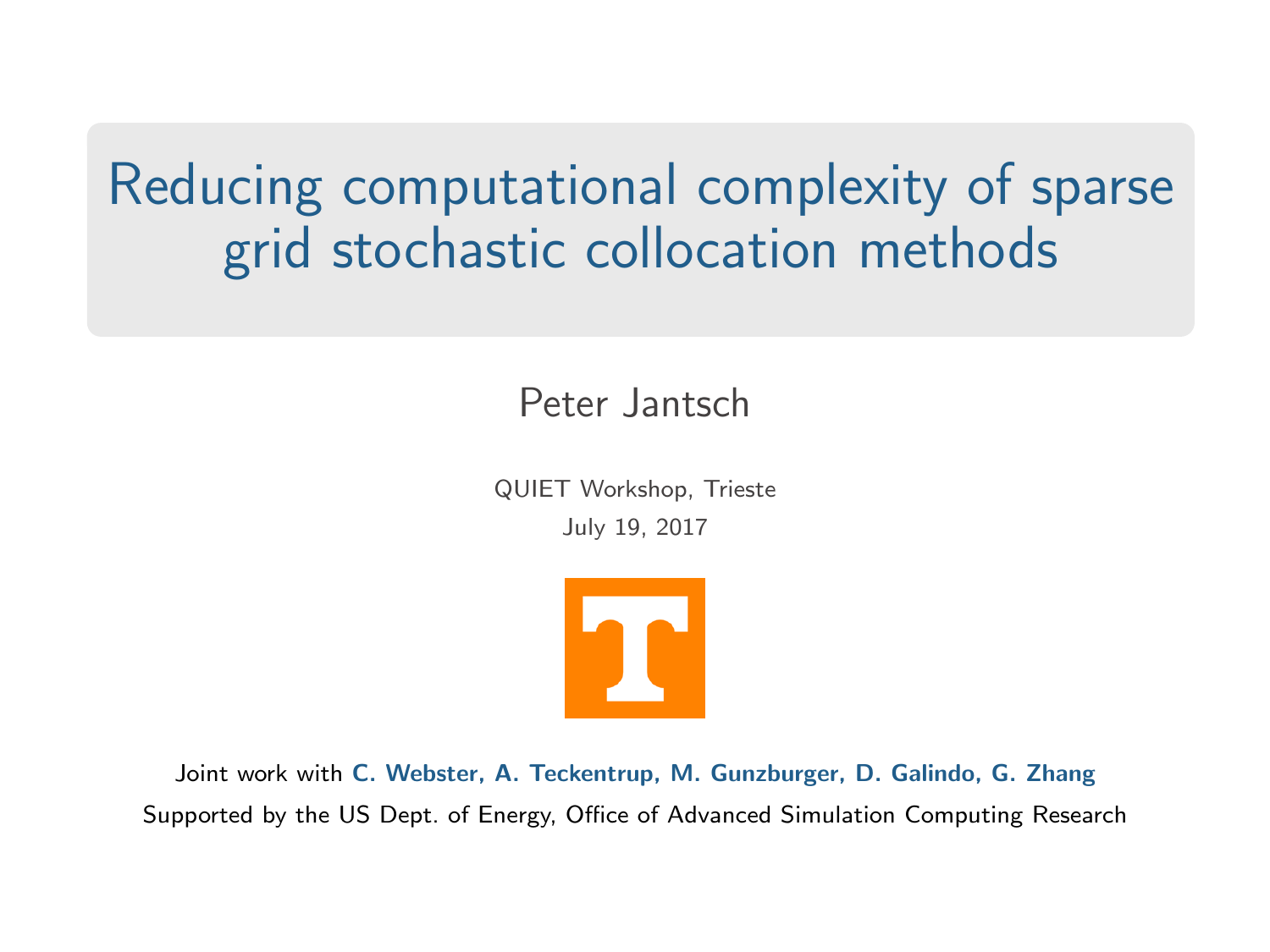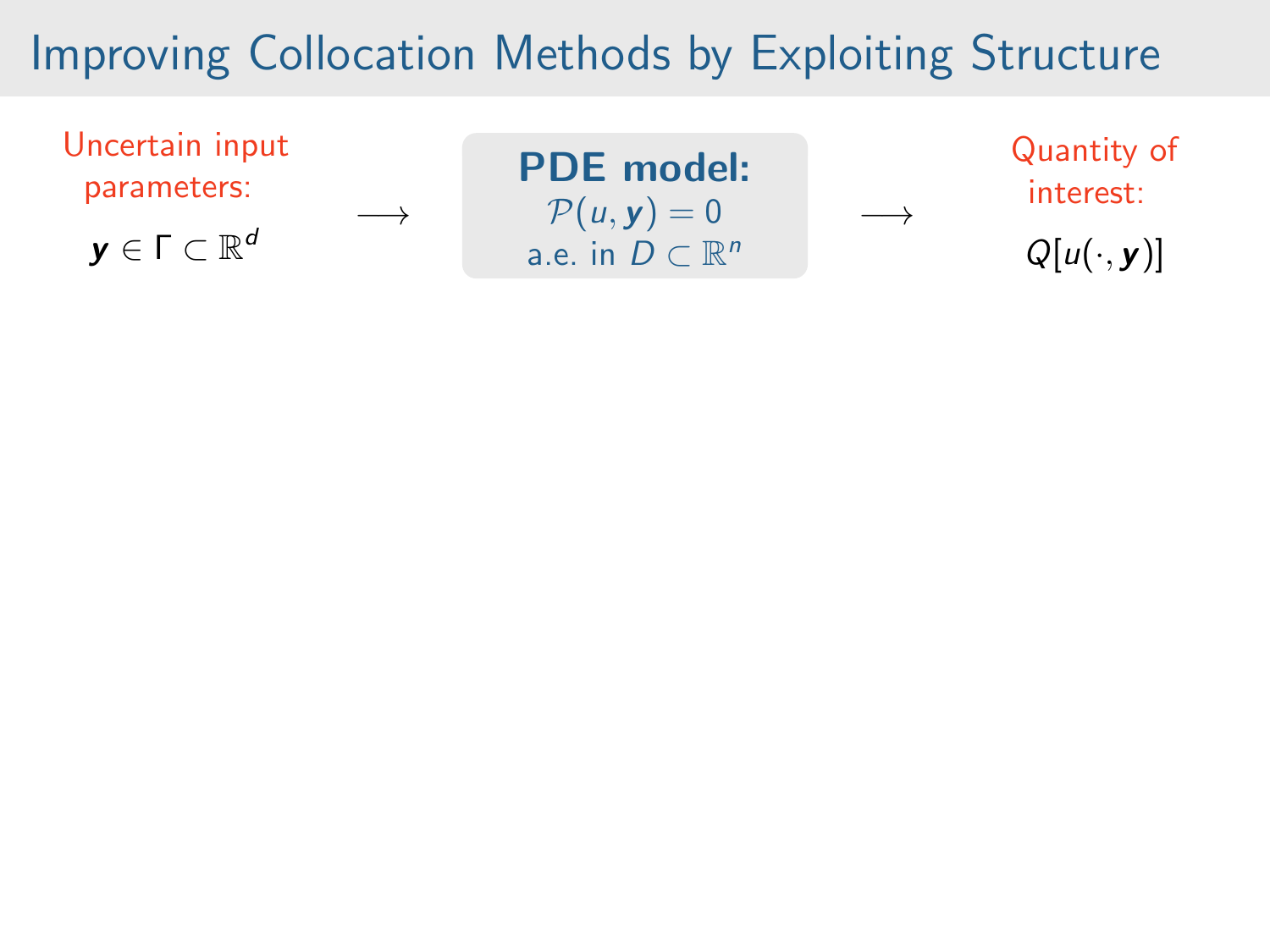

Method 1: Exploit the hierarchy in deterministic approximation. Multilevel methods reduce complexity by distributing computational costs among high and low fidelity approximations.

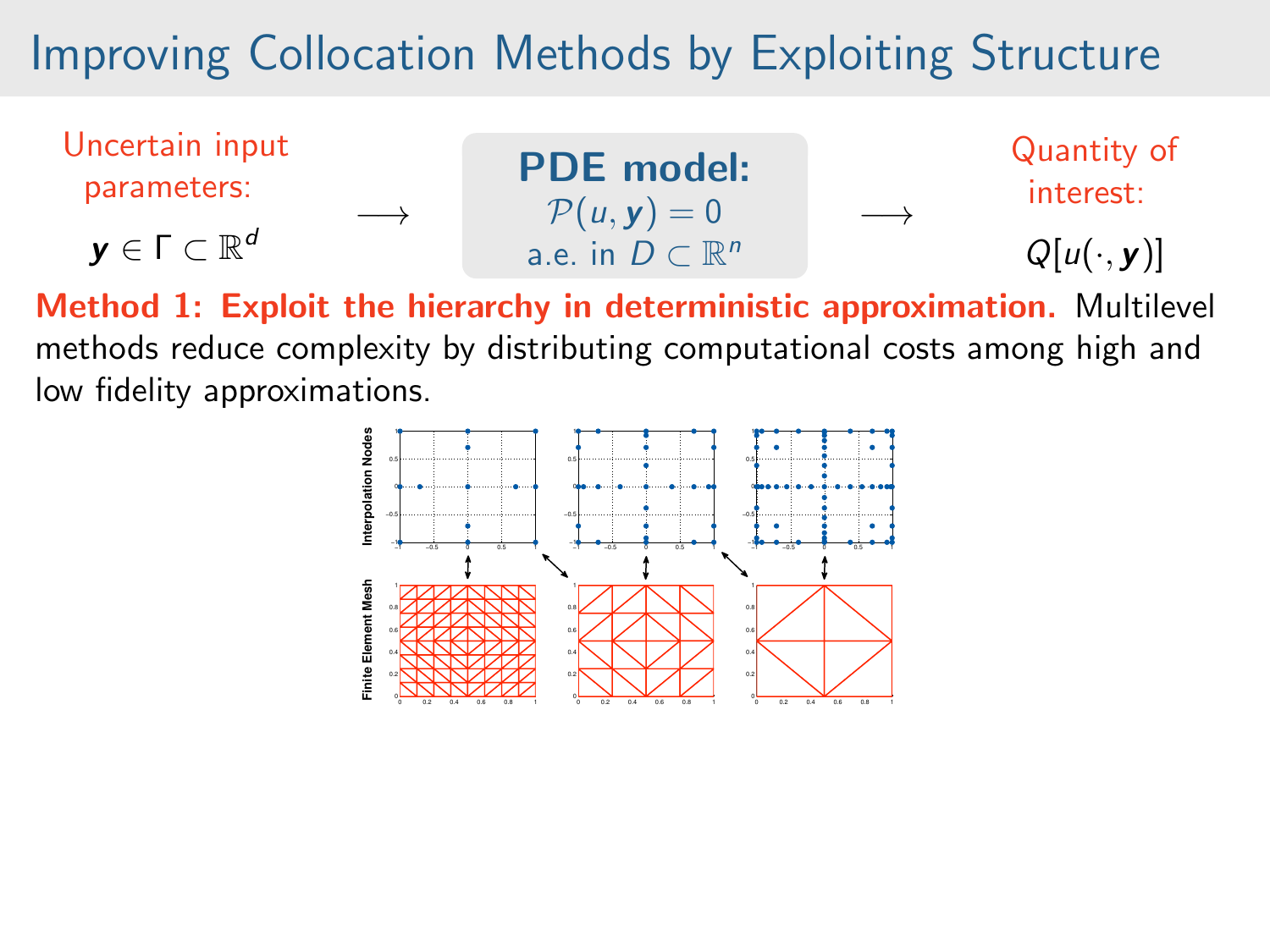

Method 1: Exploit the hierarchy in deterministic approximation. Multilevel methods reduce complexity by distributing computational costs among high and low fidelity approximations.



#### Key points:

- Provably reduce the complexity of constructing collocation approximations by exploiting basic structure.
- Work practically even when we can't choose a sparse grid with the "optimal" number of points.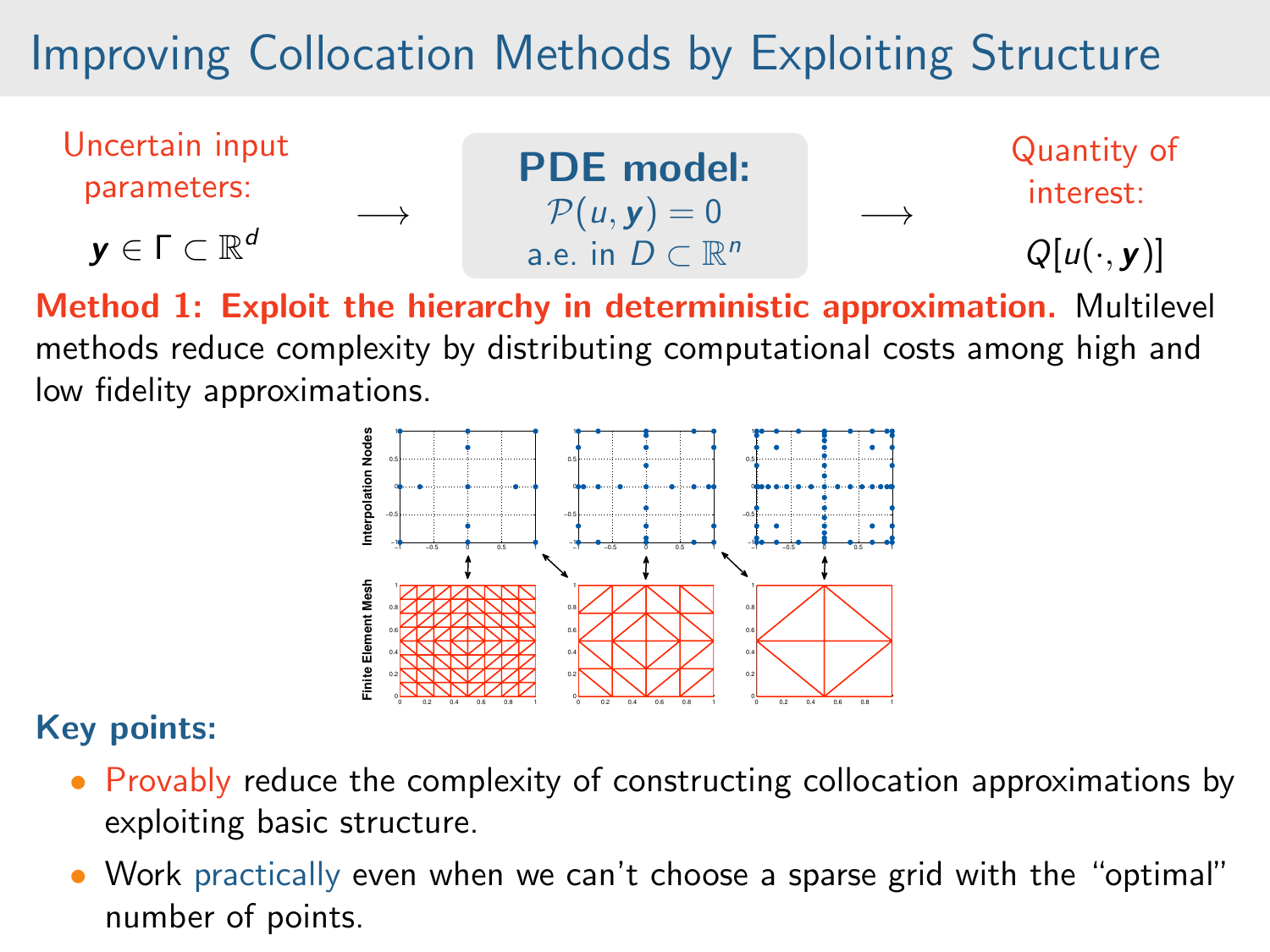Method 2: Exploit the hierarchy in the polynomial approximation. Sparse grids with nested grid points provide a natural multilevel hierarchy which we can use to accelerate each PDE solve.